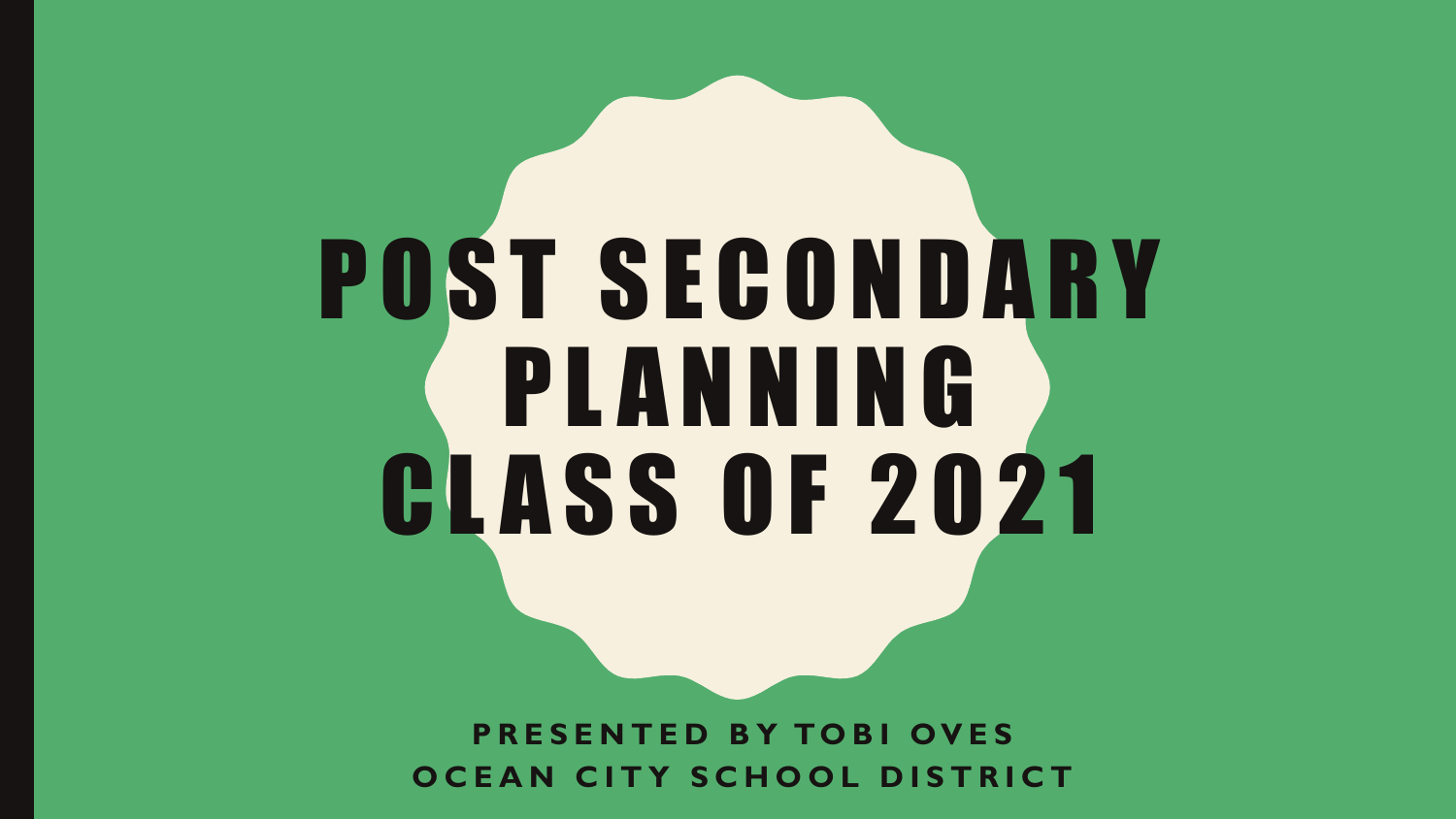# COLLECT BEFORE WE GET STARTED:

- I red folder
- I "salmon" sheet
- 1 yellow
- I white packet
- 1 blue sheet
- 2 green sheets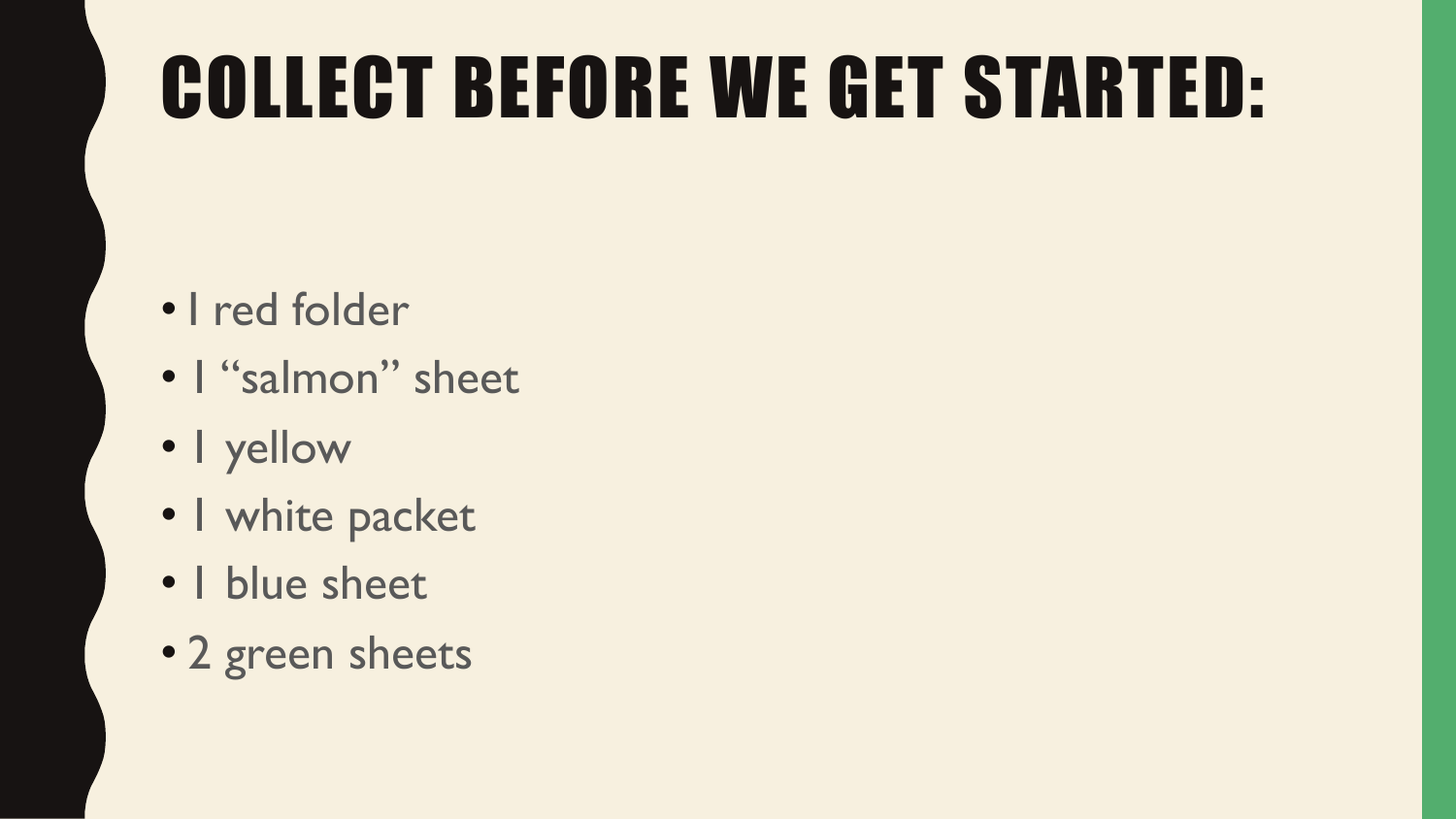# POST SECONDARY OPTIONS: PAGE 5

- Employment
- Career/technical school
- Military
- College

–2 year –4 year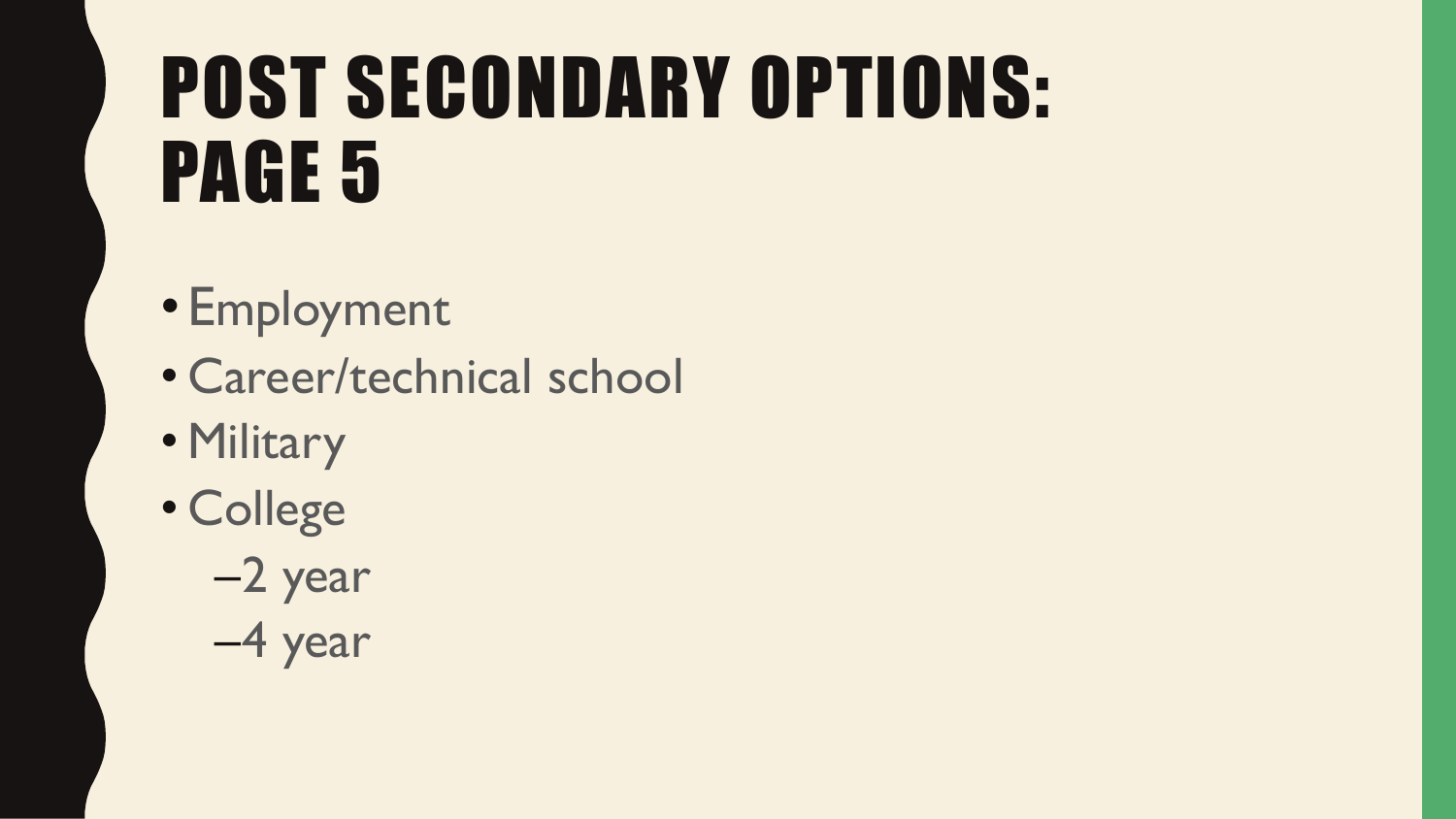# COMMON MYTHS ABOUT COLLEGE

- Test scores are the most important criterion for admissions
- There is only one perfect college for me
- Wait until you get accepted to visit
- I need to decide on a career before I choose a college
- If I haven't heard of the college before, it can't be "good"
- I should attend the most prestigious college that accepts me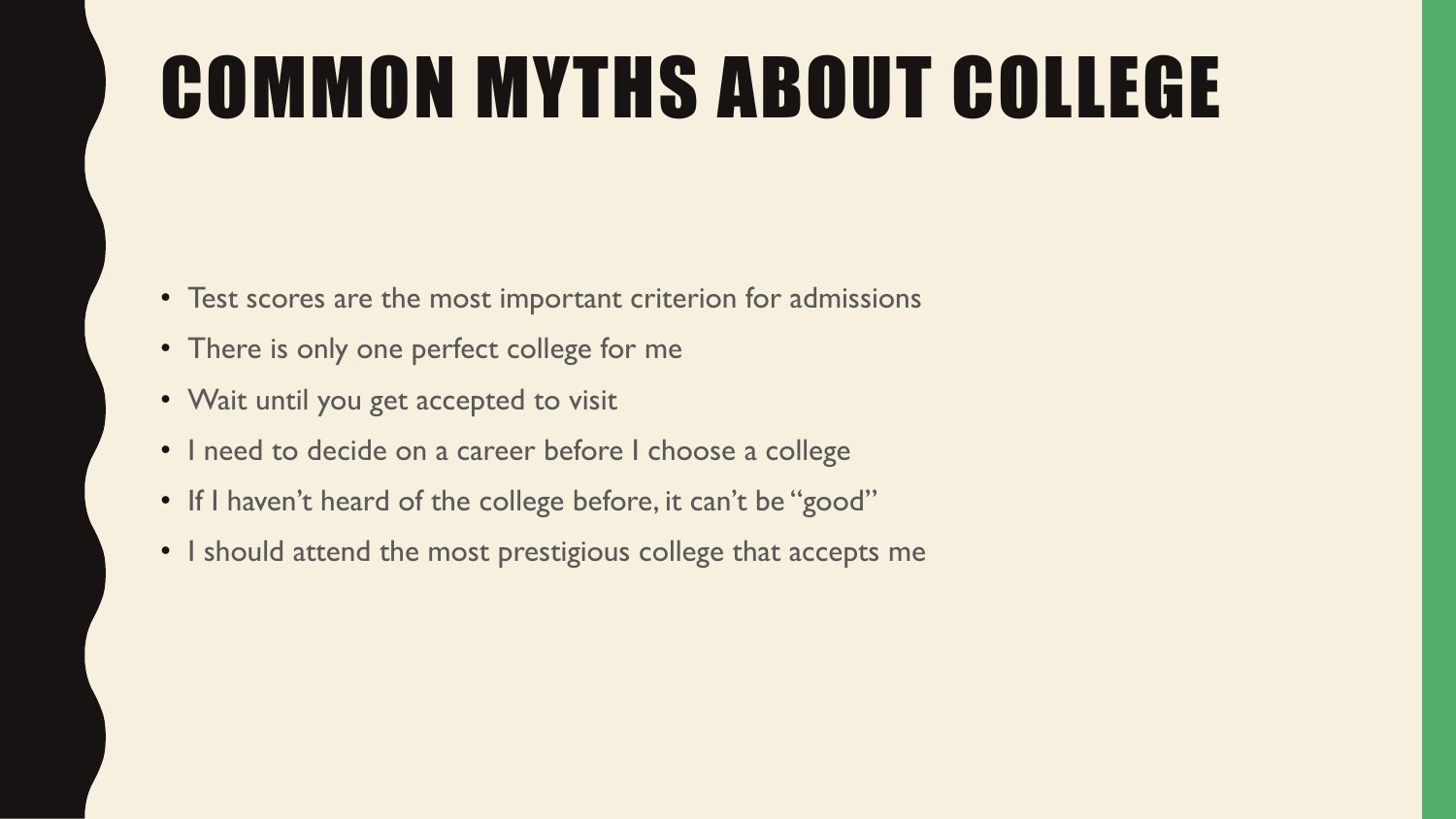# ABOUT THE COLLEGE PROCESS PAGE 11

- Keep it in perspective
- Work together as a family
- **Students must take ownership**
- Discuss finances openly
- Start early and meet all deadlines
- Meet often with your school counselor
	- Classroom sessions were held for ALL II<sup>th</sup> grade students 3/13-3-19
	- Individual (parent & student ) meetings will begin late March reach out to your school counselor to make that request!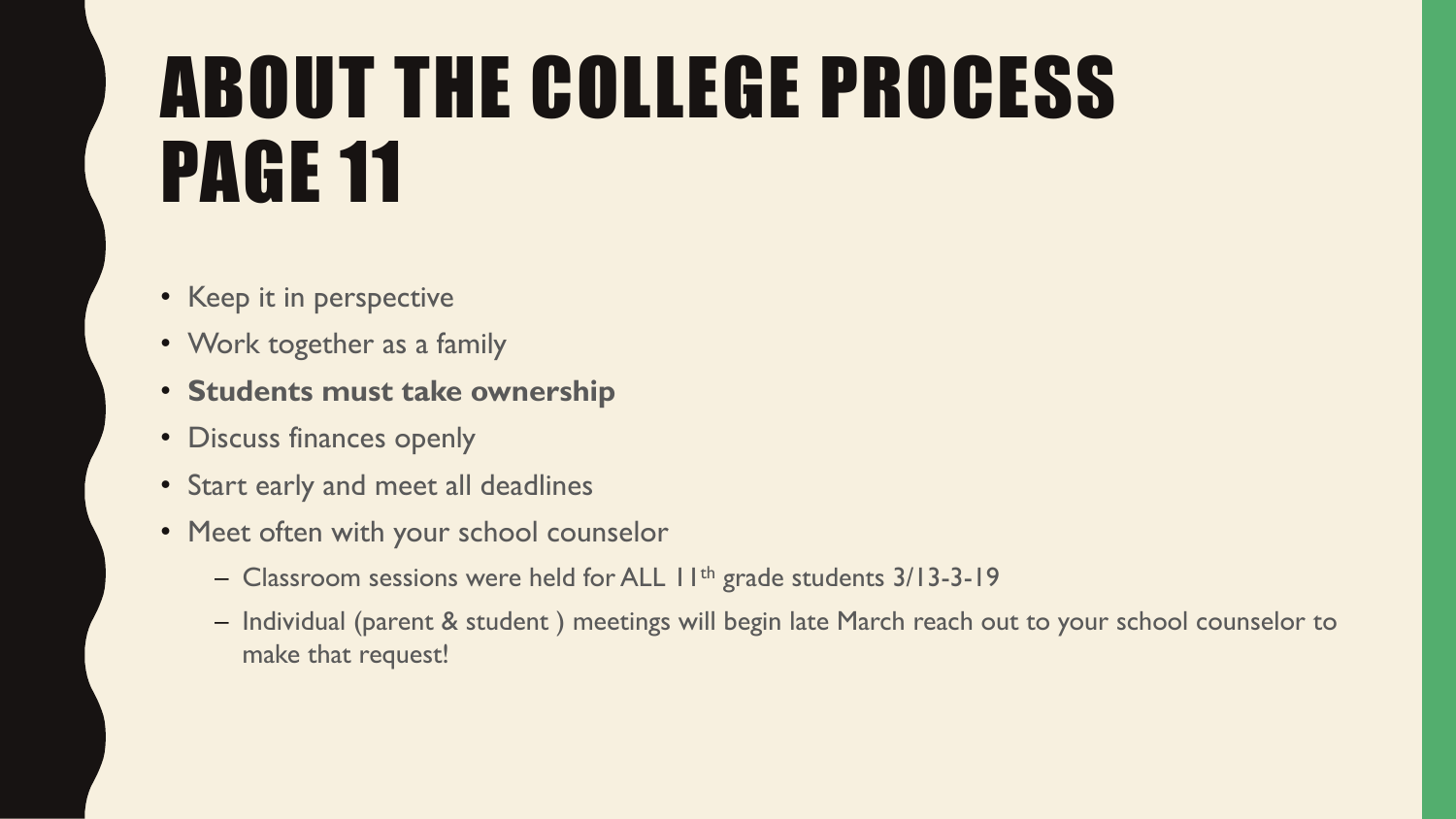# FINDING A COLLEGE: THINGS TO CONSIDER PAGE 12

- 4 year or 2 year
- Cost
- Size
- Location
- Distance form Home
- Majors
- Credentials
- Residence Halls
- Special Programs
- Pockets of Excellence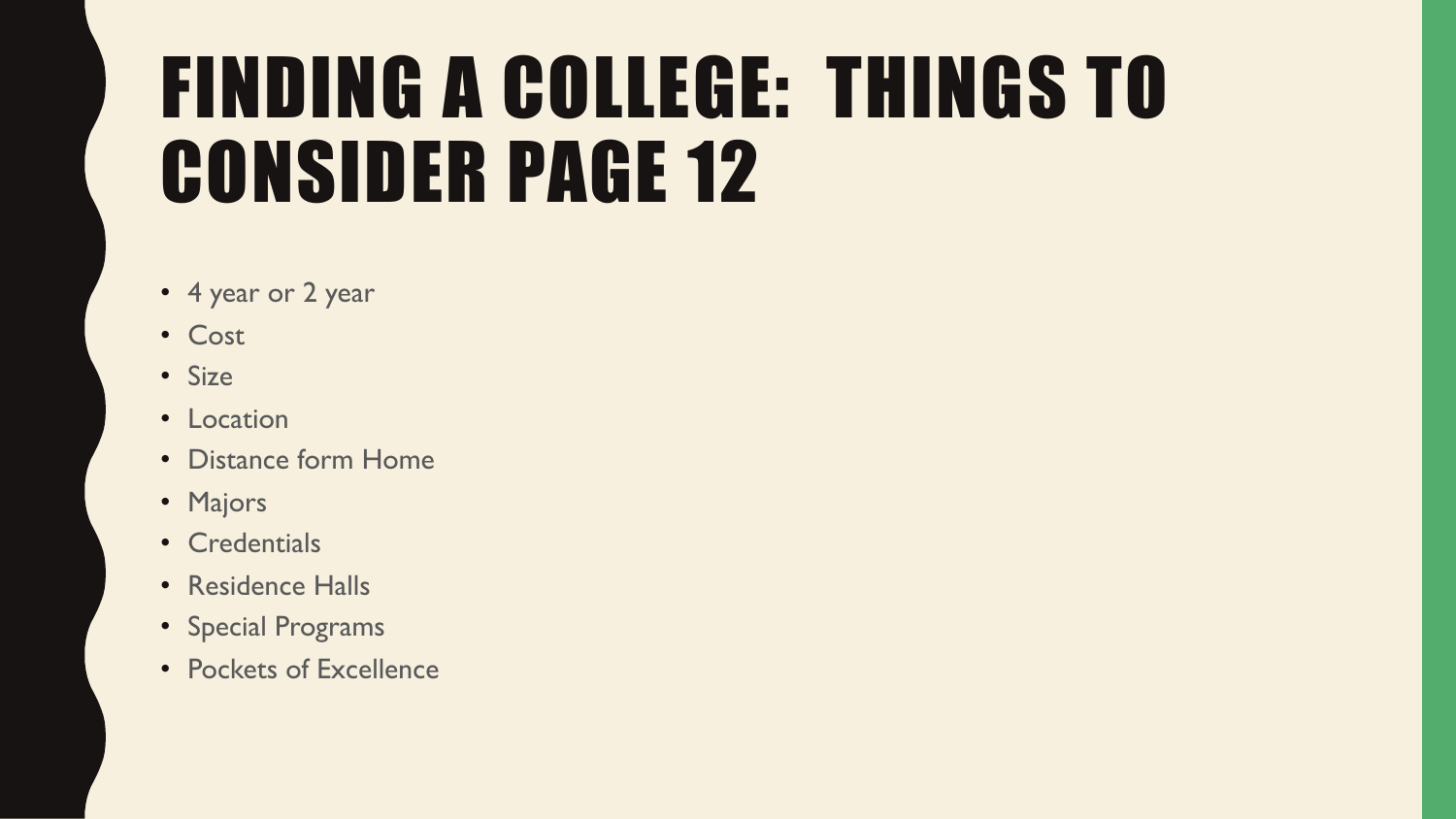# HIT THE ROAD AND VISIT! PAGE 14-15 & 28

- Go onto to Naviance and determine if the college/university is good "fit" for admissions
	- Consider the requirements for Admission
	- Research deadlines
- Register on the college/university website for a tour
- College visits can be excused with documentation of the visit
- Determine if the College/University is a good financial fit NET PRICE CALCULATOR
- Schedule a visit when the students are in session (demonstrated interest)
- Talk to current students
- Register for Fall/Spring Visits on Naviance (Page 28)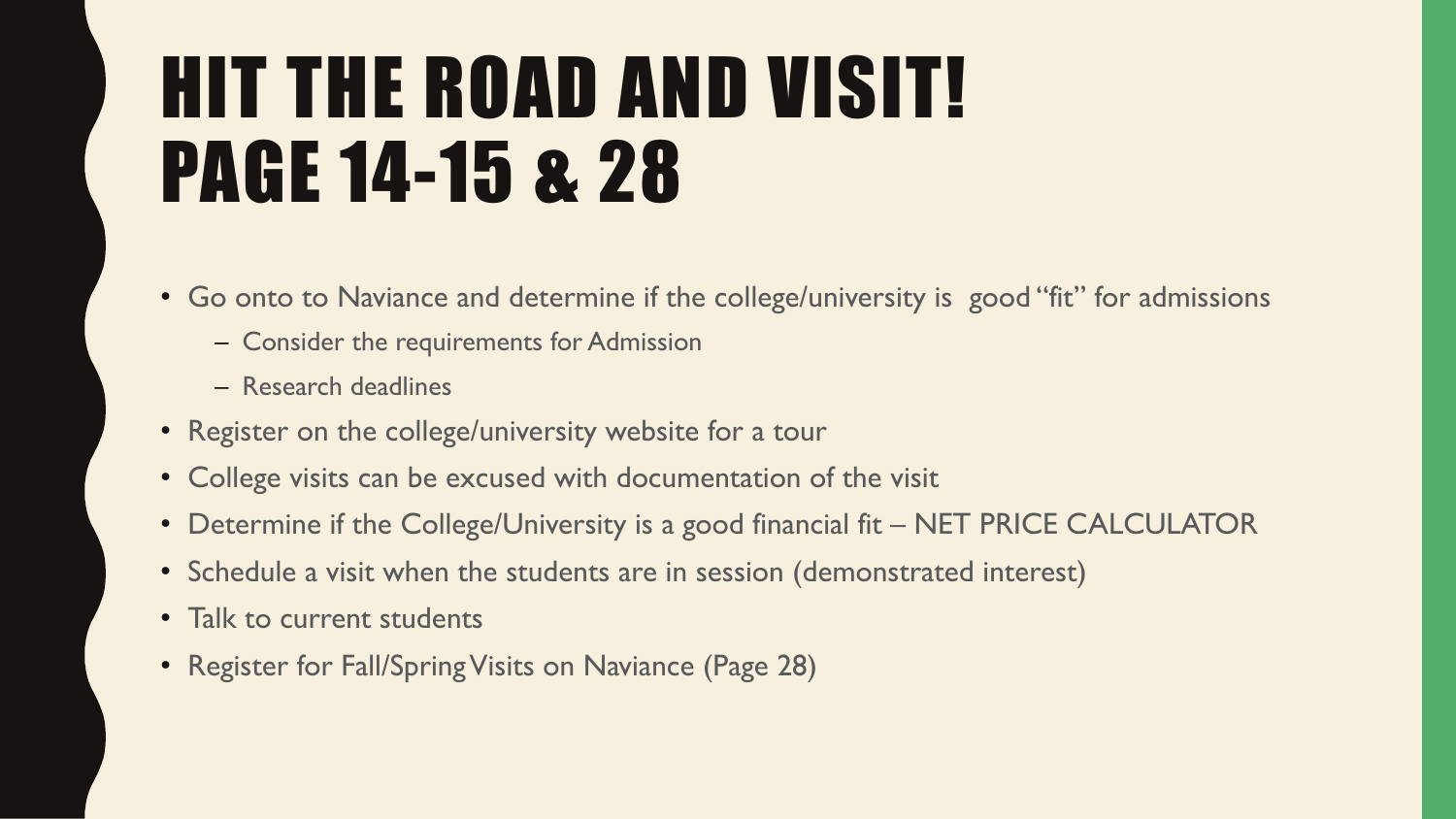# FINALIZE YOUR LIST OF COLLEGES: PAGE 40

- Try not apply to more than 8 colleges (if you can avoid it)
- Schedule an interview if it is offered
- Have a range of schools based on academic requirements AND cost:
	- Safety
	- Probable
	- Reach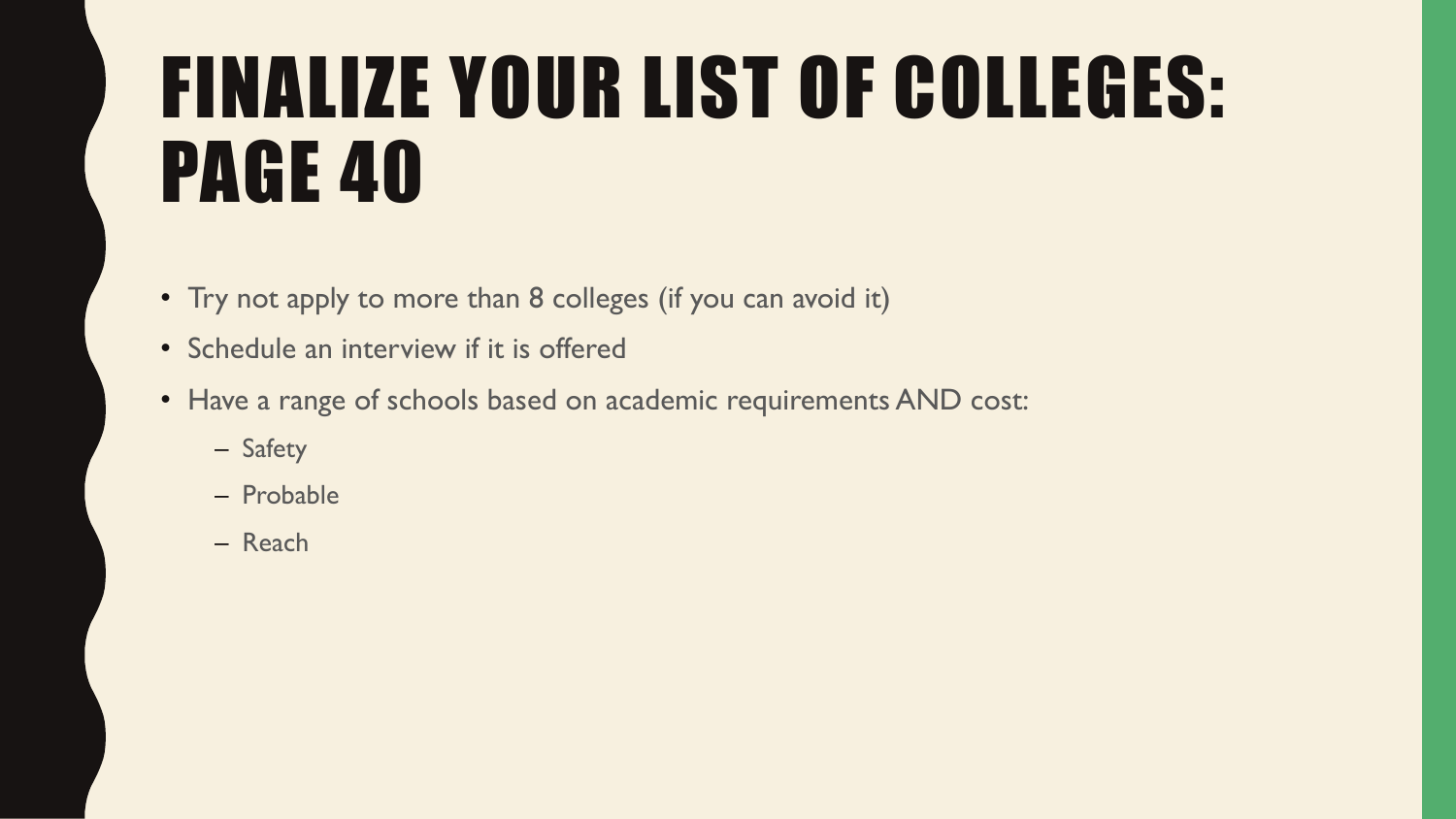## ADMISSIONS TERMS: PAGE 8-9

- Early decision binding
- Early action- non-binding
- Priority
- Rolling
- Regular
- Deferred
- Waitlisted
- Day of Intent MAY 1st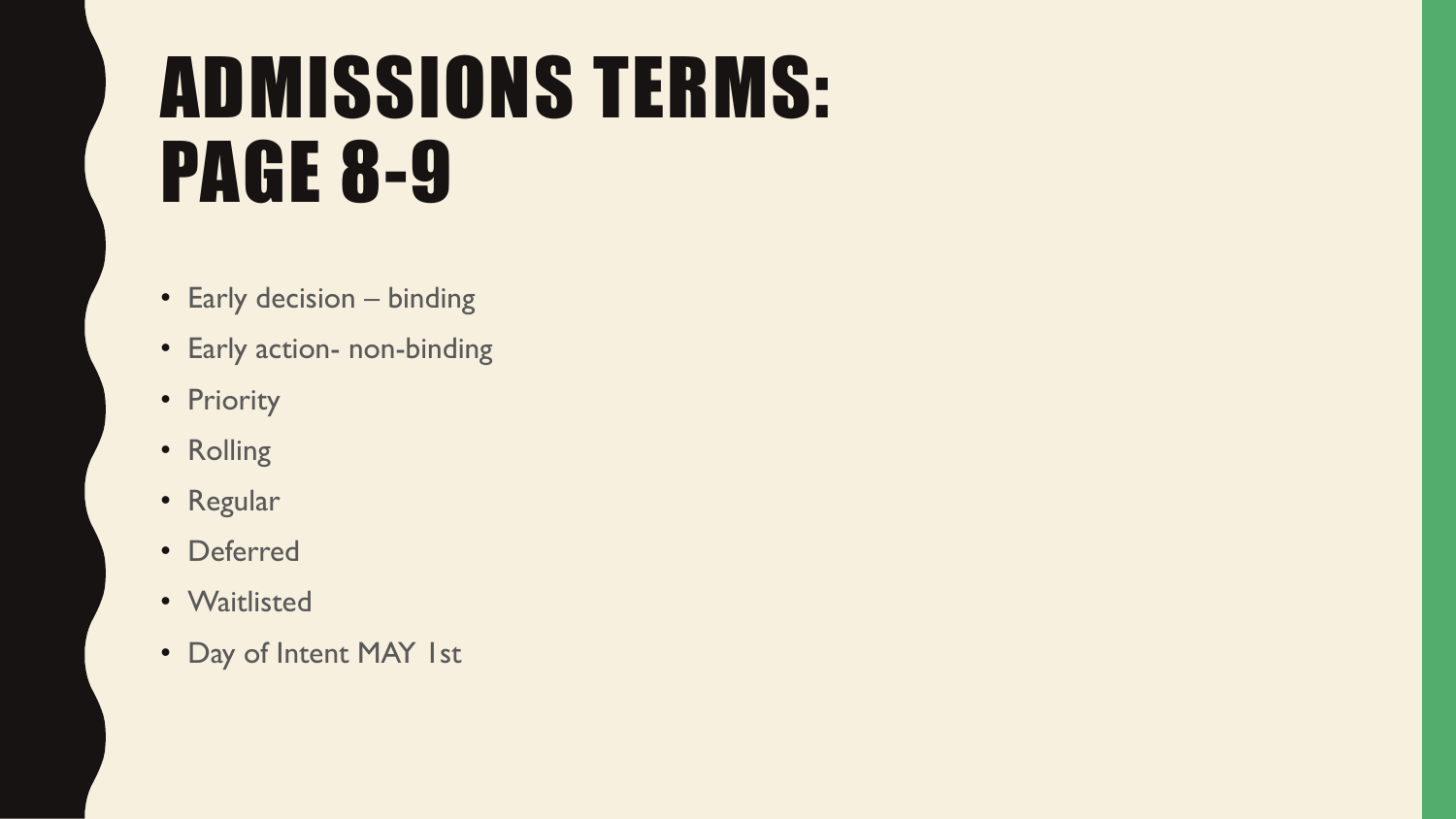# **HOW ARE APPLICANTS EVALUATED?** PAGE 10: HARD FACTORS

- Rigor of the students schedule
- Grades
- GPA
- SAT/ACT/Subject Tests\* PAGE 19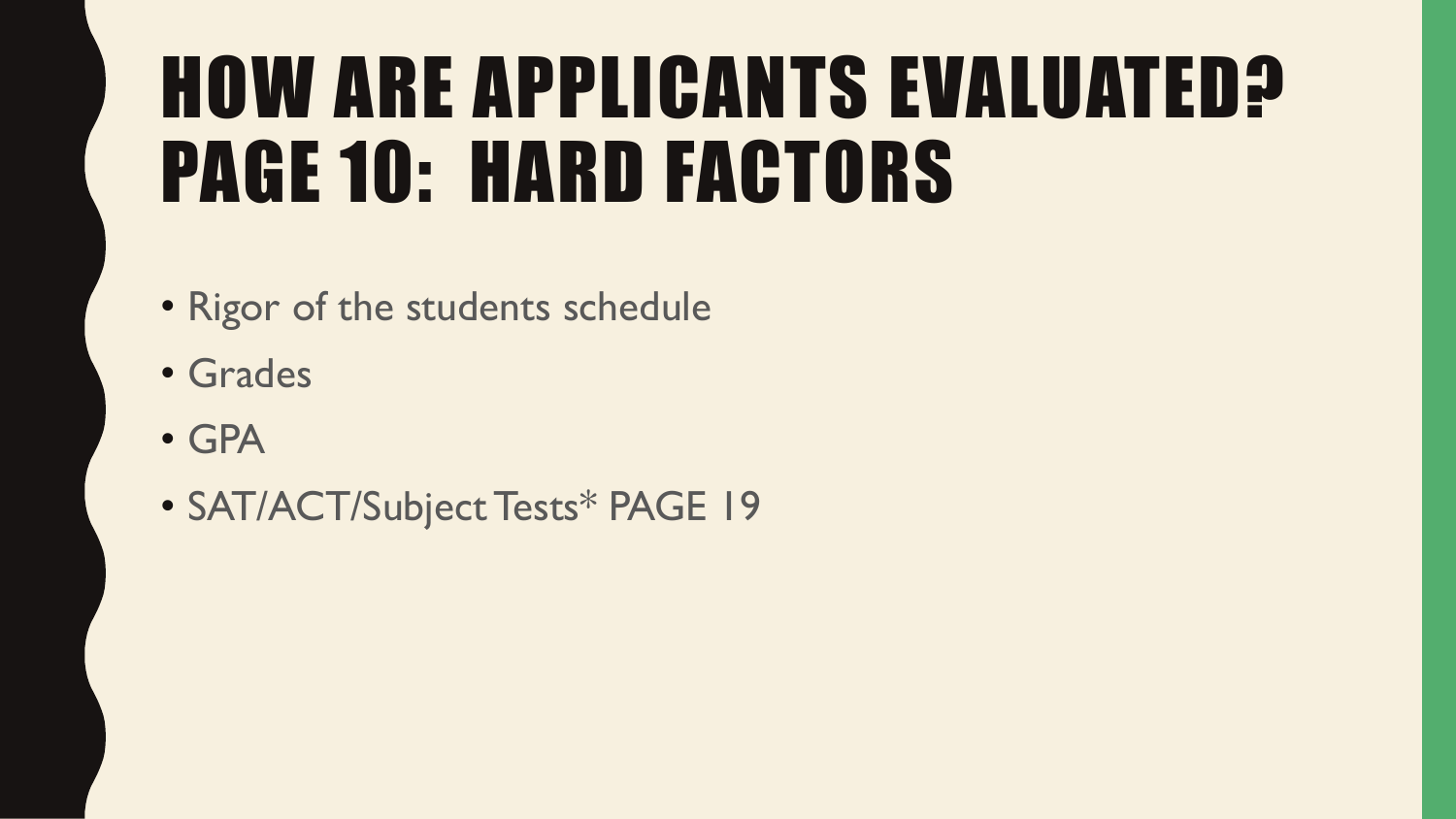#### HOW ARE APPLICANTS EVALUATED: SOFT FACTORS

- Letters of Recommendation PAGE 44
- Resume' PAGE 32-36
- College Essay(s)
- Demonstrated Interest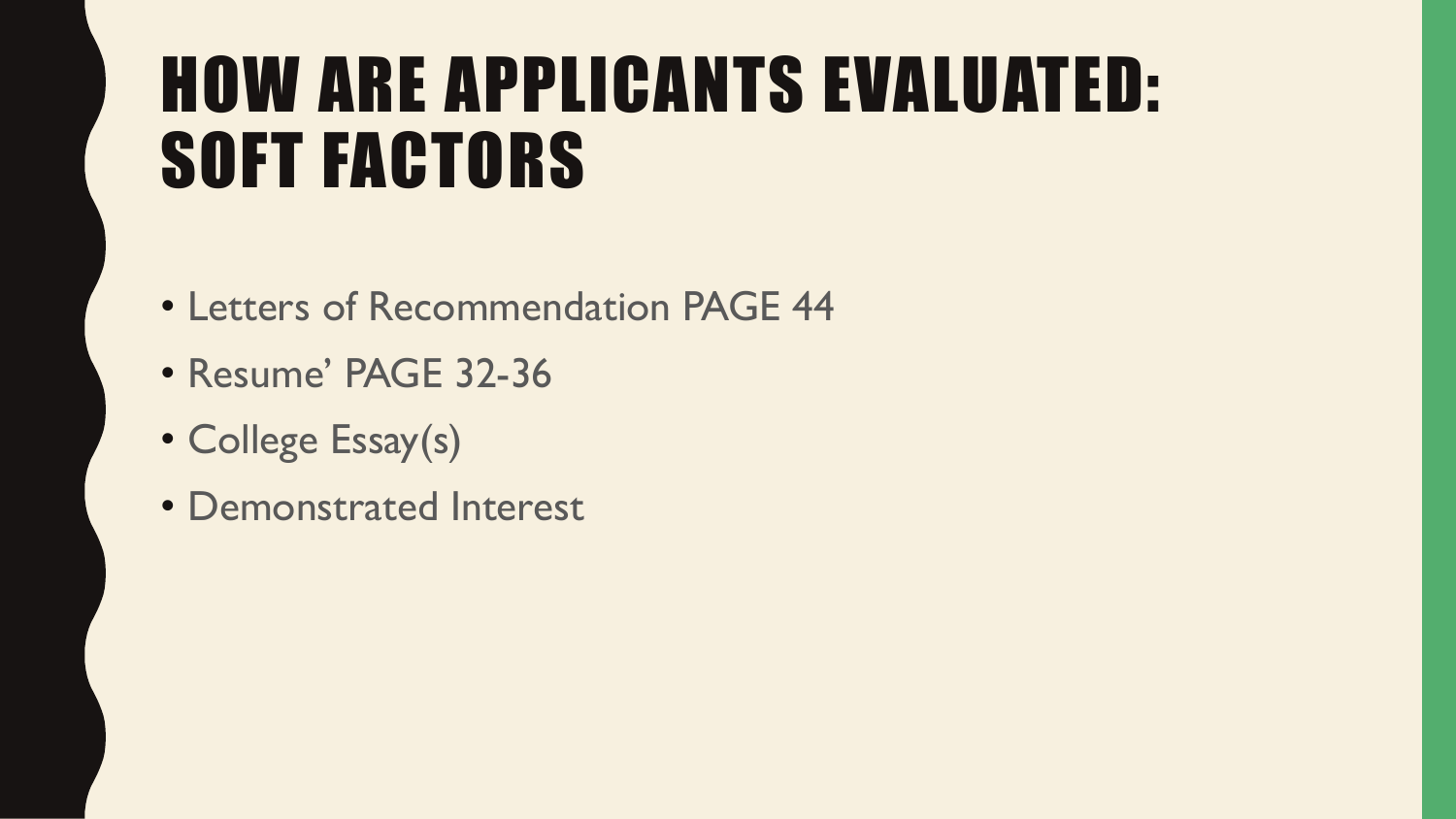# THE APPLICATION: PAGE 41

- Common Application CREATE an ACCOUNT TODAY!
- University/College Specific Application
- Colleges/Universities do NOT give preference to one application over another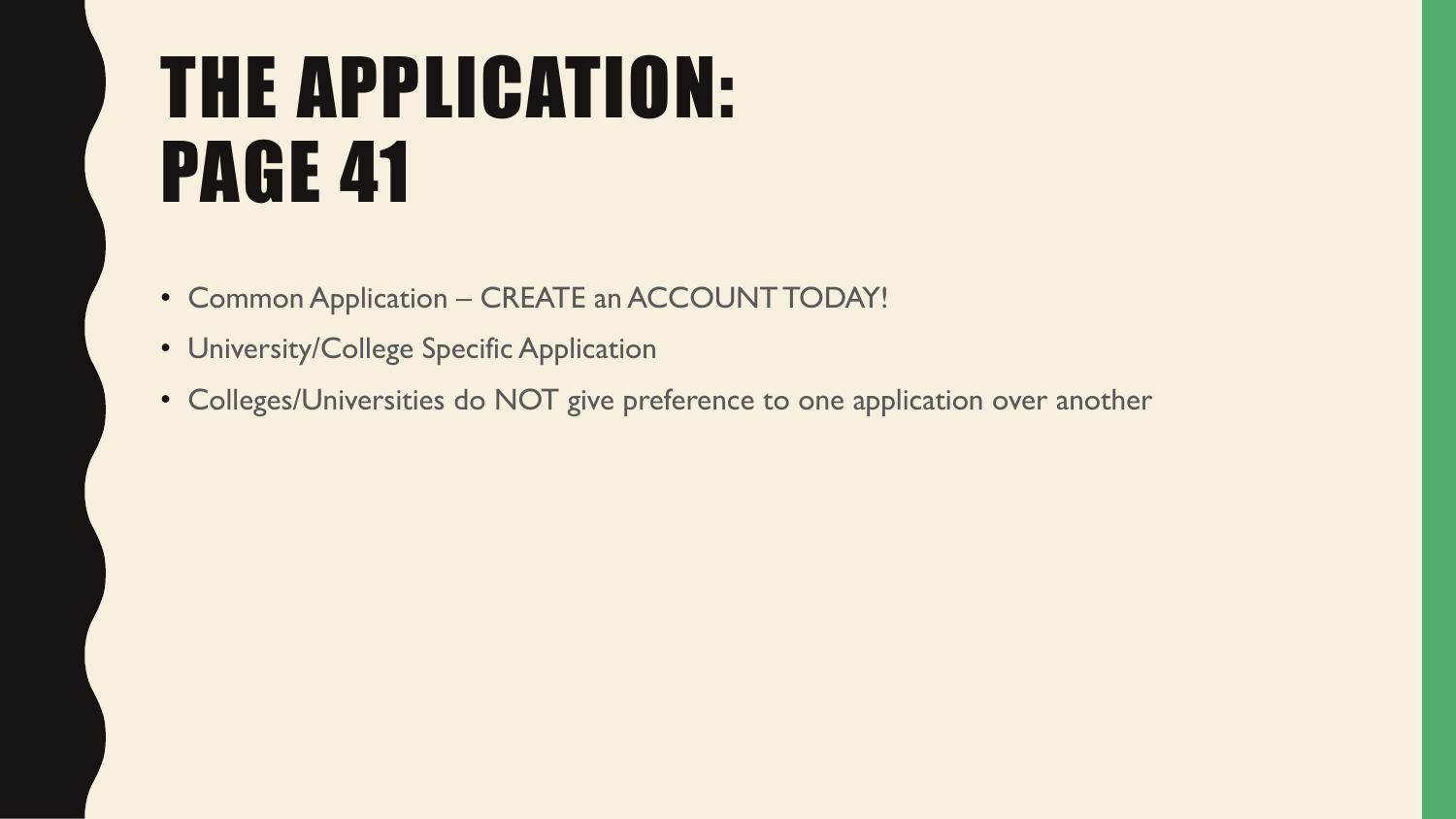### THE FAMILY APPLICATION CHECK LIST:

I have updated the universities/colleges I am applying to in Naviance

I have emailed an updated and professional resume' to my counselor

I have Created a Common Application account (write N/A if you are not applying to a common application school)

I have signed the FERPA agreement on Common Application and linked it to my Naviance account

#### **OR**

I have completed the FERPA Statement on Naviance because I do not have/need a common application account (you will find it under the link to *College's I'm Applying To*)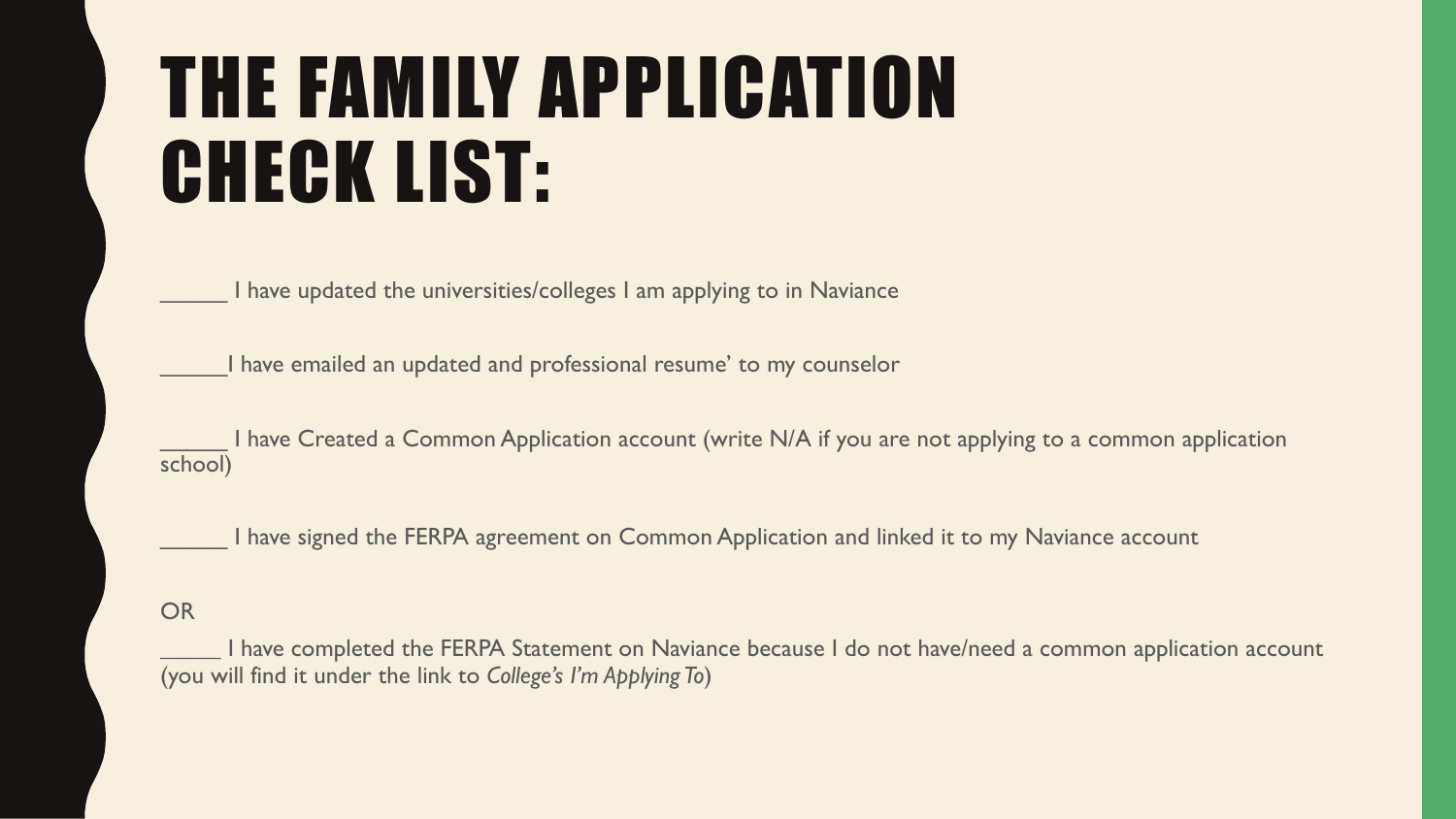I have sent my SAT Scores and/or ACT Scores directly to all colleges I have applied to or plan to apply to (OCHS DOES NOT SEND SCORES)

I have submitted the required information to my school counselor for a recommendation letter (will vary by counselor)

\_\_\_\_I have submitted a request in person to two teachers using the Guidance Office's **Teacher Recommendation Request Form** along with an attached resume'.

I have added the teacher recommendation requests to Naviance.

\_\_\_\_ I will submit a completed **OCHS Transcript Request Form for College Applications for EVERY college I apply to directly to my school counselor 10 business days prior to the due date.**

**By signing below, I am acknowledging and agreeing to the policies and procedures as set forth by the Ocean City School District Guidance office. I understand that if I do not follow the guidelines my applications will not be processed.**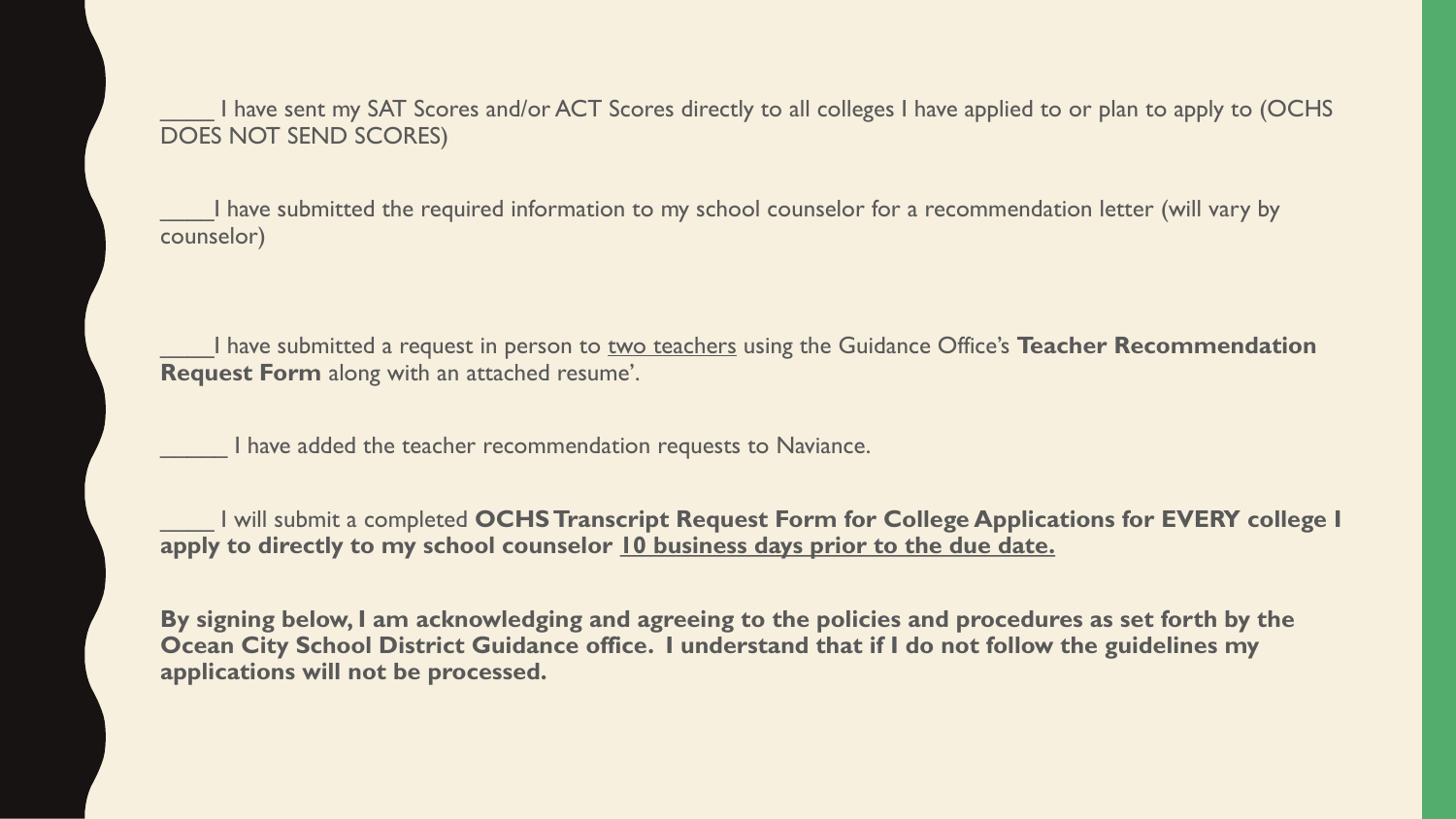# LETTERS OF RECOMMENDATION: PAGE 44

- Students should request the letter of recommendation from 2 academic teachers from junior year (Spring of Junior Year )
- Students complete the request form and attach an updated resume'
- Students should make the request in person
- Once the teacher has agreed to write the letter provide them with the request form and a resume'
- Finally, add the teacher request to your Naviance account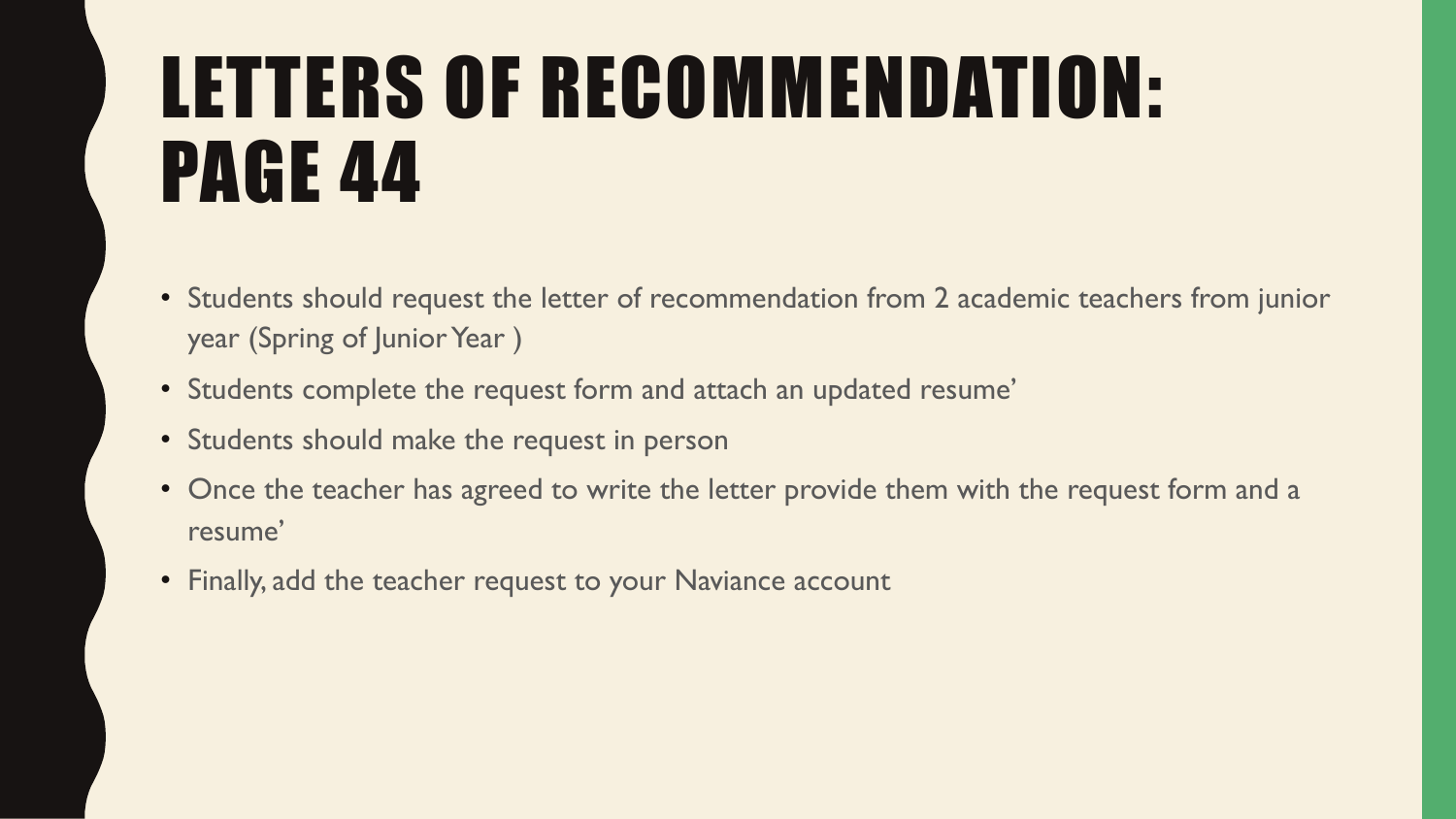# PAGE 19 COLLEGE ADMISSIONS TESTING

- Students should take 2-3 SAT exams
- Students should take 2 ACT exams
- **Colleges/Universities are trending to super score ACT sub scores with SAT sub scores**
- IVY League applicants Military Academy applicants and the "Duke" Applicants MUST take Subject Tests (SAT II exams)
	- Students can take up to 3 subject tests on 1 test date (try to avoid taking more than 2 on one date)
	- Try to take them in May or June (of junior year) to line up with AP exams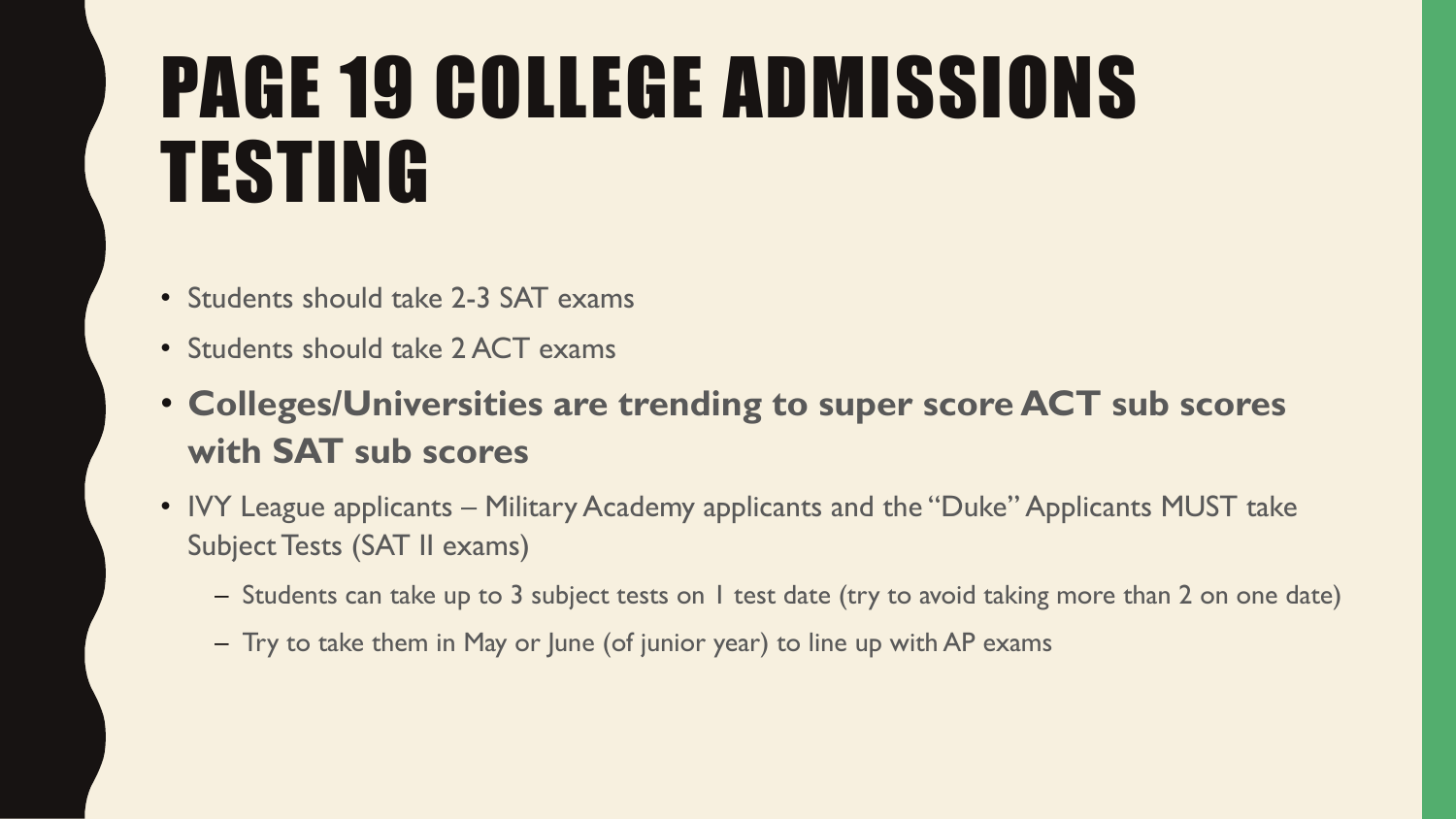#### **SAT VS. ACT**

| <b>SAT</b>                                       | <b>ACT</b>                                          |
|--------------------------------------------------|-----------------------------------------------------|
| 3 hours + 50-minute essay (optional)             | 2 hours, 55 minutes + 40-minute essay<br>(optional) |
| 3 tests + optional essay                         | 4 tests + optional essay                            |
| Reading, Writing/Language, & Math                | Reading, English, Math, & Science                   |
| Composite score: 400-1600                        | Composite score: 1-36 & Writing score: 1-36         |
| Essay score reported in 3 dimensions (reading,   | STEM Score: 1-36 (Math & Science)                   |
| analysis, & writing—on a 2-8 scale)              | ELA Score: 1-36 (Reading, English, Writing)         |
| Includes formula sheet for math section          | No formulas provided—formulas should be             |
| Includes no-calculator math section              | memorized                                           |
| Questions increase in difficulty as you progress | May use calculator for all math                     |
| (reading, writing, and math)                     | Question ordering is random                         |
| Number of questions: 154                         | Number of questions: 215                            |
| Time per question: 1:10                          | Time per question: 0:49                             |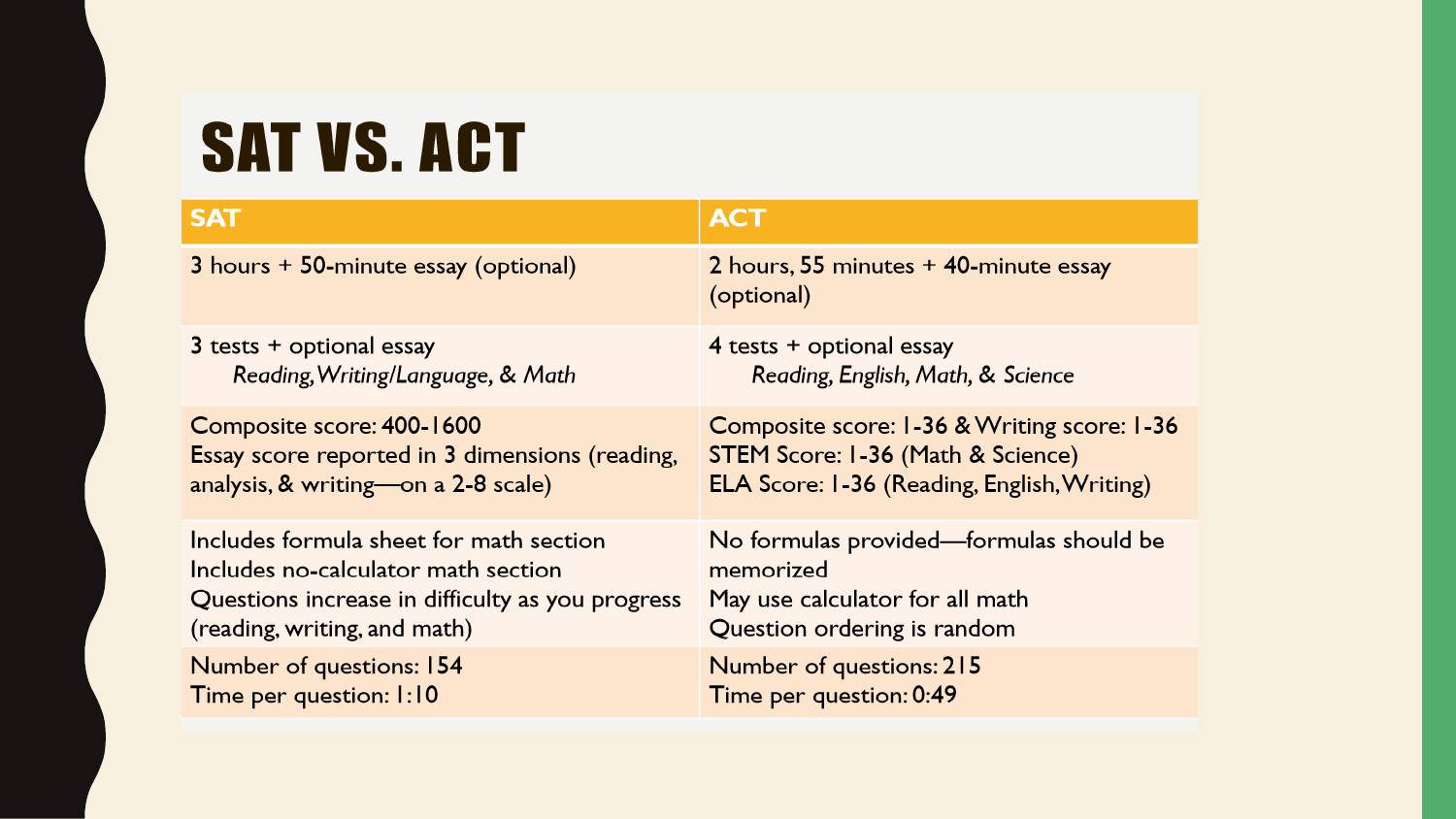# NOT A "FAN" OF EXAMS?

•Take a moment to visit fairtest.org •Recent trend – Rowan, Stockton, American U and more!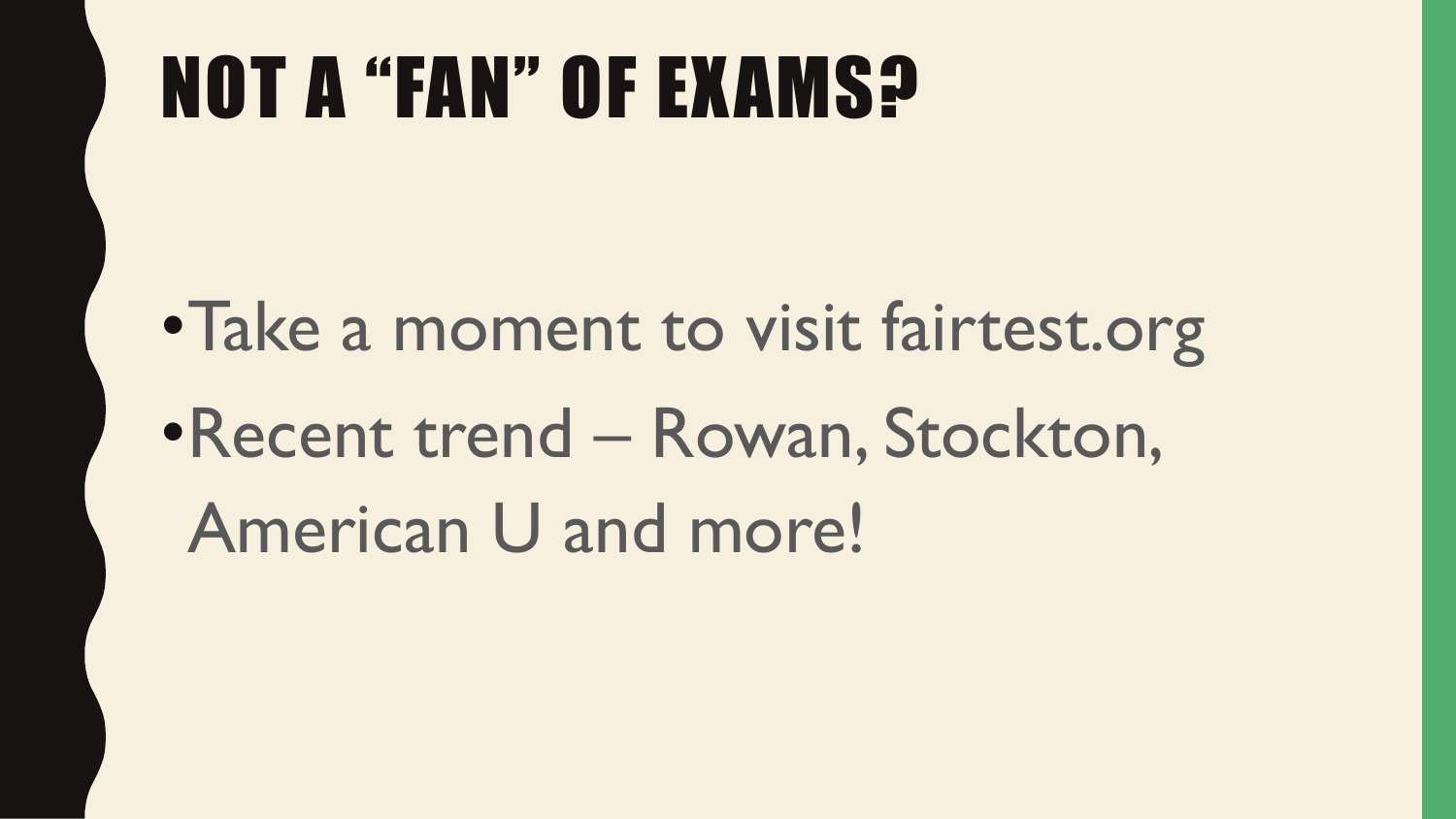# **TESTING ACCOMMODATI**

- Students with an IEP or 504 Plan may be eligible
- Students/Parents should work directly with their school cou accommodations.
- Accommodations need to be approved through SAT directly
- ACT accommodations are a separate applications process
- The process can take up to 2 months
- For more information visit www.collegeboard.org and www.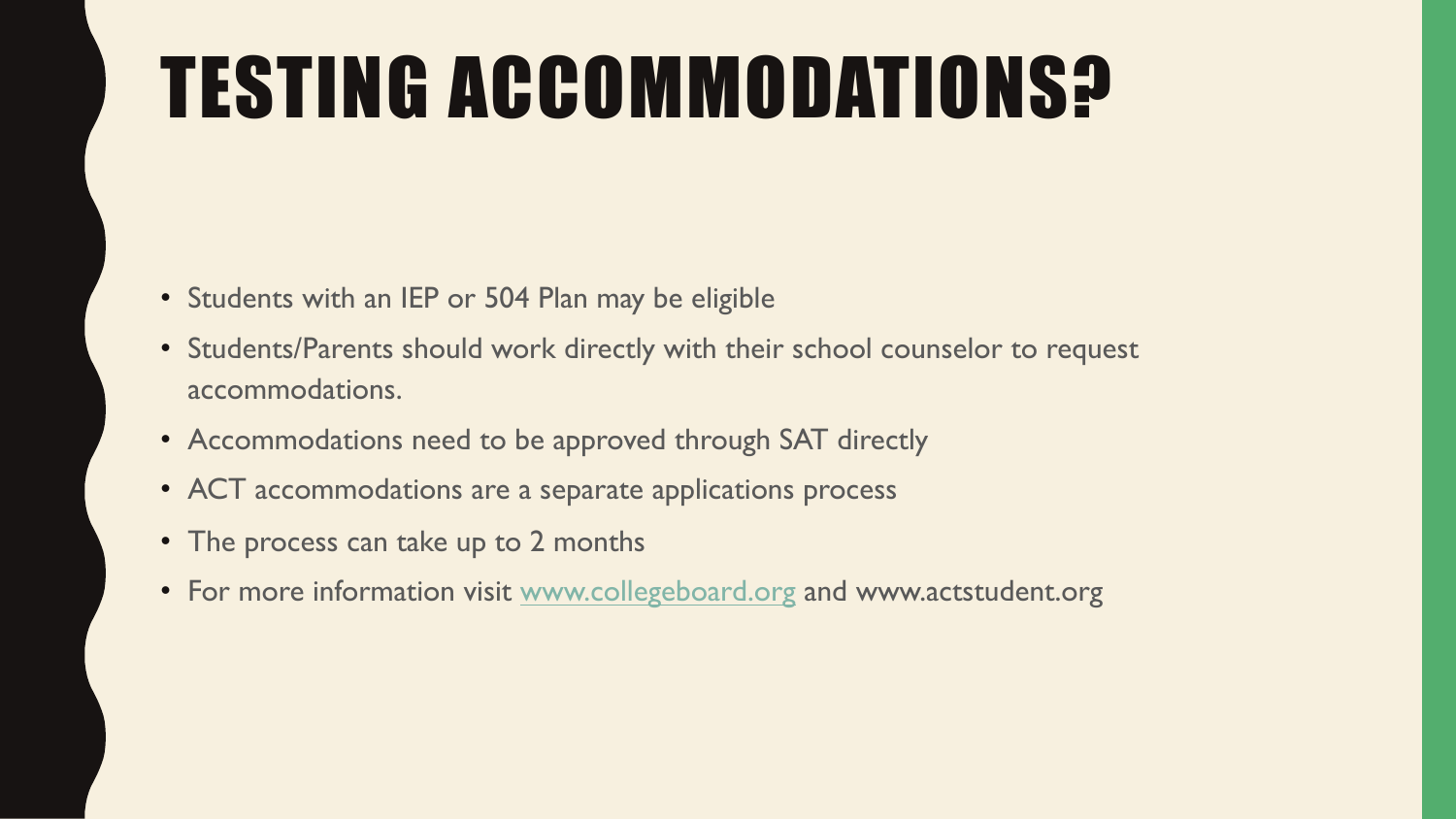# NCAA ELIGIBILITY: PAGE 23-26

- www.eligabilitycenter.org for DIVISION 1 & 2
- Be sure to discuss your interest with your school counselor process.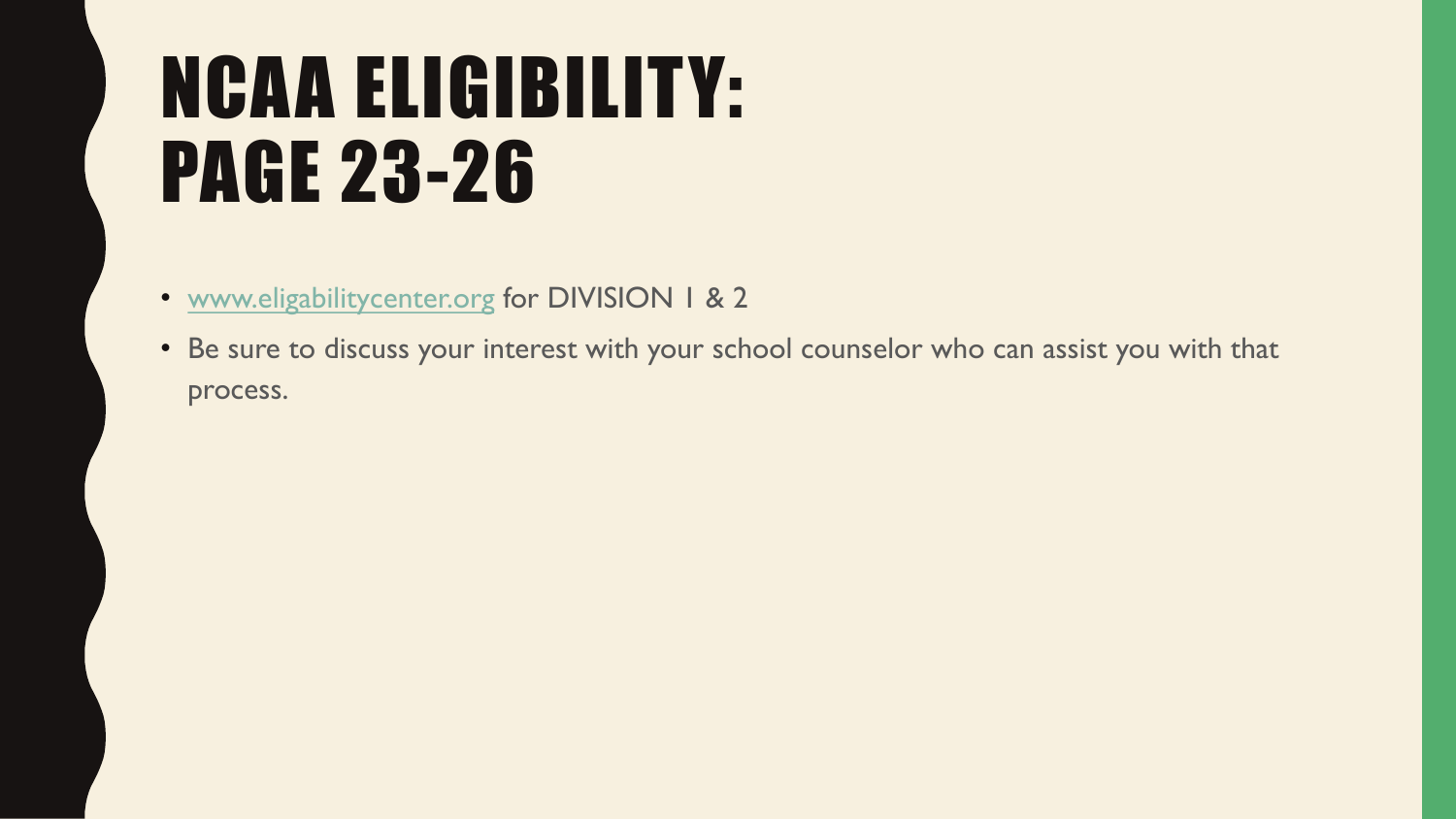# **HELPFUL TOOLS- NAVIAN**

- NAVIANCE www.connection.Naviance.com
- Update your email address- GET RID OF OCSD email ADD
- One stop shopping for ALL Scholarships, College Searches, A Exploration.
- Can't logon? Email your school counselor or see Mrs. Oves during college and career center.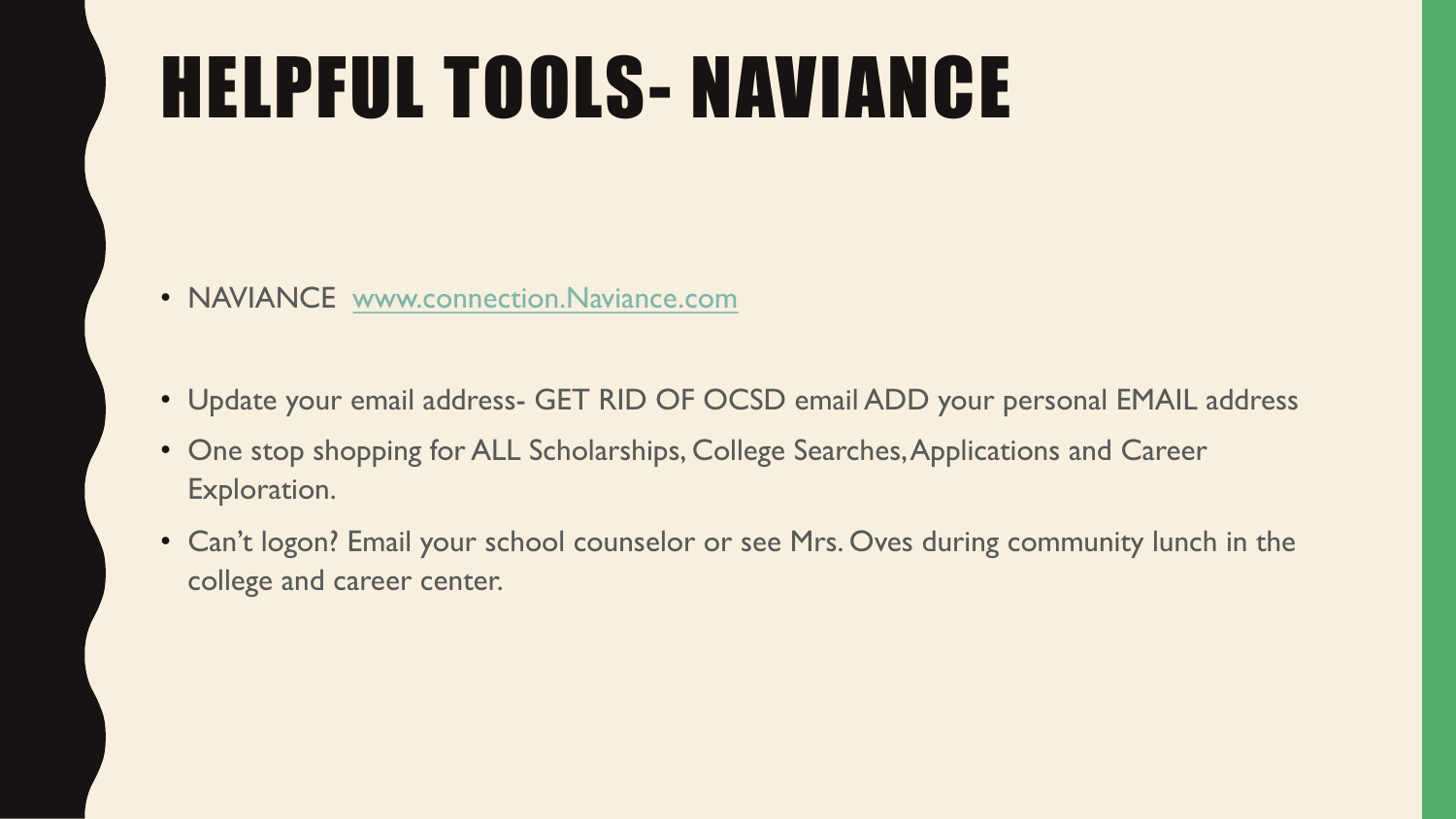# PAYING FOR COLLEGE: PAGE 27

- File the FAFSA it open October 1st
- SAR/EFC
- CSS Profile
- Net Price Calculator
- Scholarships (Naviance, fastweb, college specific)
- Work Study
- Military (Reserves/ROTC)
- Want to know what the Federal Government thinks you can pay for college a year? Visits FAFSA4caster.org